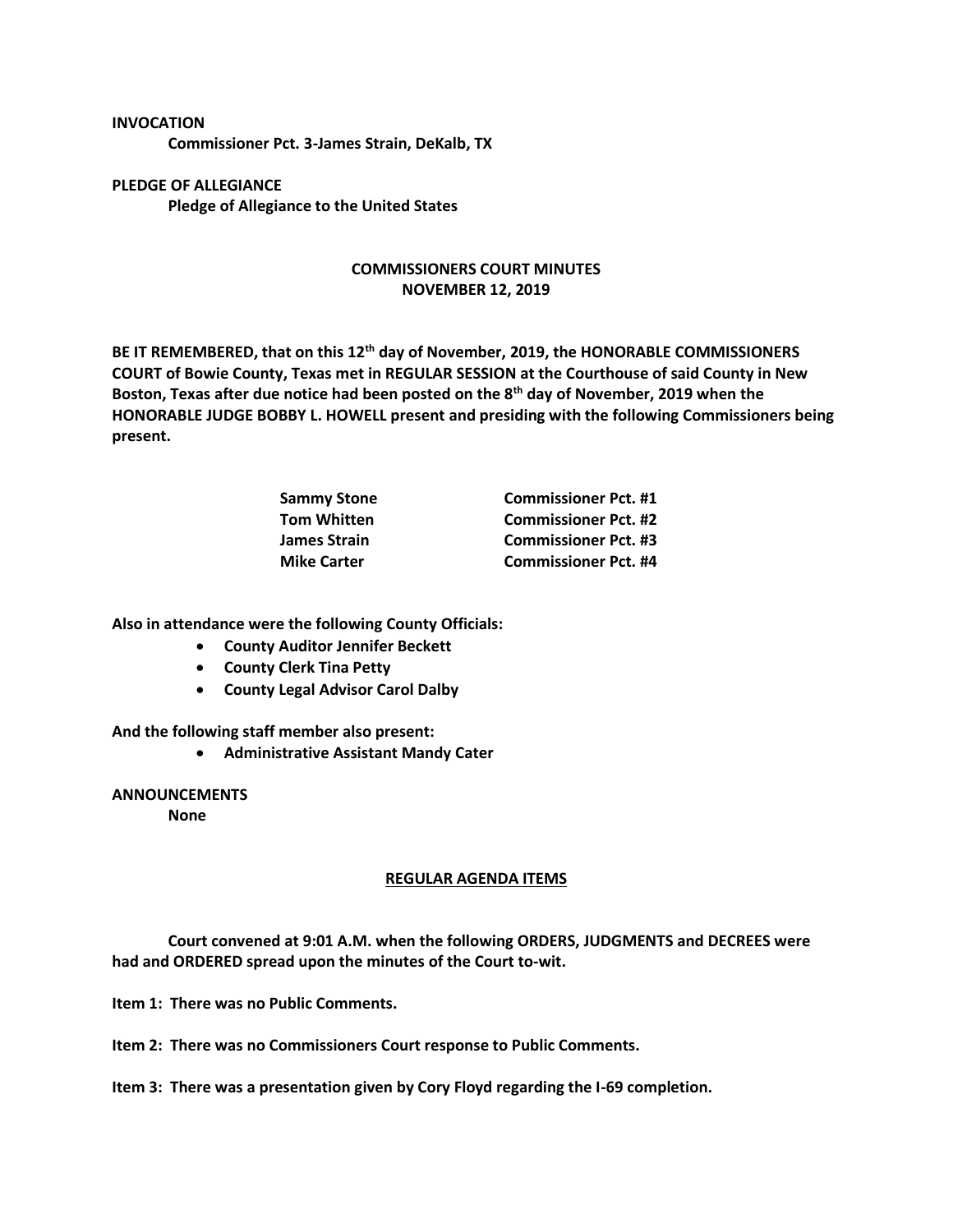- **Item 4: On this 12th day of November, 2019, a motion was made by Commissioner James Strain and duly second by Commissioner Mike Carter to approve a Resolution supporting TexAmericas Center in their application for a grant (Texas Military Preparedness Commission). Motion was put to a vote and all Commissioners voted yes and none voted no. Motion carried.**
- **Item 5: On this 12th day of November, 2019, a motion was made by Commissioner James Strain and duly second by Commissioner Sammy Stone to approve a Resolution to support a grant for the North East Texas Trail. Motion was put to a vote and all Commissioners voted yes and none voted no. Motion carried.**
- **Item 6: On this 12th day of November, 2019, a motion was made by Commissioner Tom Whitten and duly second by Commissioner Mike Carter to approve a Resolution requesting the resale of properties acquired by the Bowie Central Appraisal District, trustee at a delinquent tax sale as indicated in "Exhibit A". Motion was put to a vote and all Commissioners voted yes and none voted no. Motion carried.**
- **Item 7: On this 12th day of November, 2019, a motion was made by Commissioner James Strain and duly second by Commissioner Mike Carter to appoint Scotty Taylor as the Bowie County Fire Marshall. Motion was put to a vote and all Commissioners voted yes and none voted no. Motion carried.**
- **Item 8: On this 12th day of November, 2019, a motion was made by Commissioner James Strain and duly second by Commissioner Sammy Stone to canvass the November 5, 2019 General Election for Constitutional Amendments and Special Election for Emergency Service District #1 Motion was put to a vote and all Commissioners voted yes and none voted no. Motion carried.**
- **Item 9: On this 12th day of November, 2019, a motion was made by Commissioner Mike Carter and duly second by Commissioner James Strain to approve the Treasurer's monthly reports for August and September 2019. Motion was put to a vote and all Commissioners voted yes and none voted no. Motion carried.**
- **Item 10: On this 12th day of November, 2019, a motion was made by Commissioner James Strain and duly second by Commissioner Mike Carter to approve the Treasurer's Investment Report as of September 30, 2019. Motion was put to a vote and all Commissioners voted yes and none voted no. Motion carried.**

**Item 11: On this 12th day of November, 2019, a motion was made by Commissioner Mike Carter and duly second by Commissioner Sammy Stone to approve the Bowie County Investment Policy. Motion was put to a vote and all Commissioners voted yes and none voted no. Motion carried.**